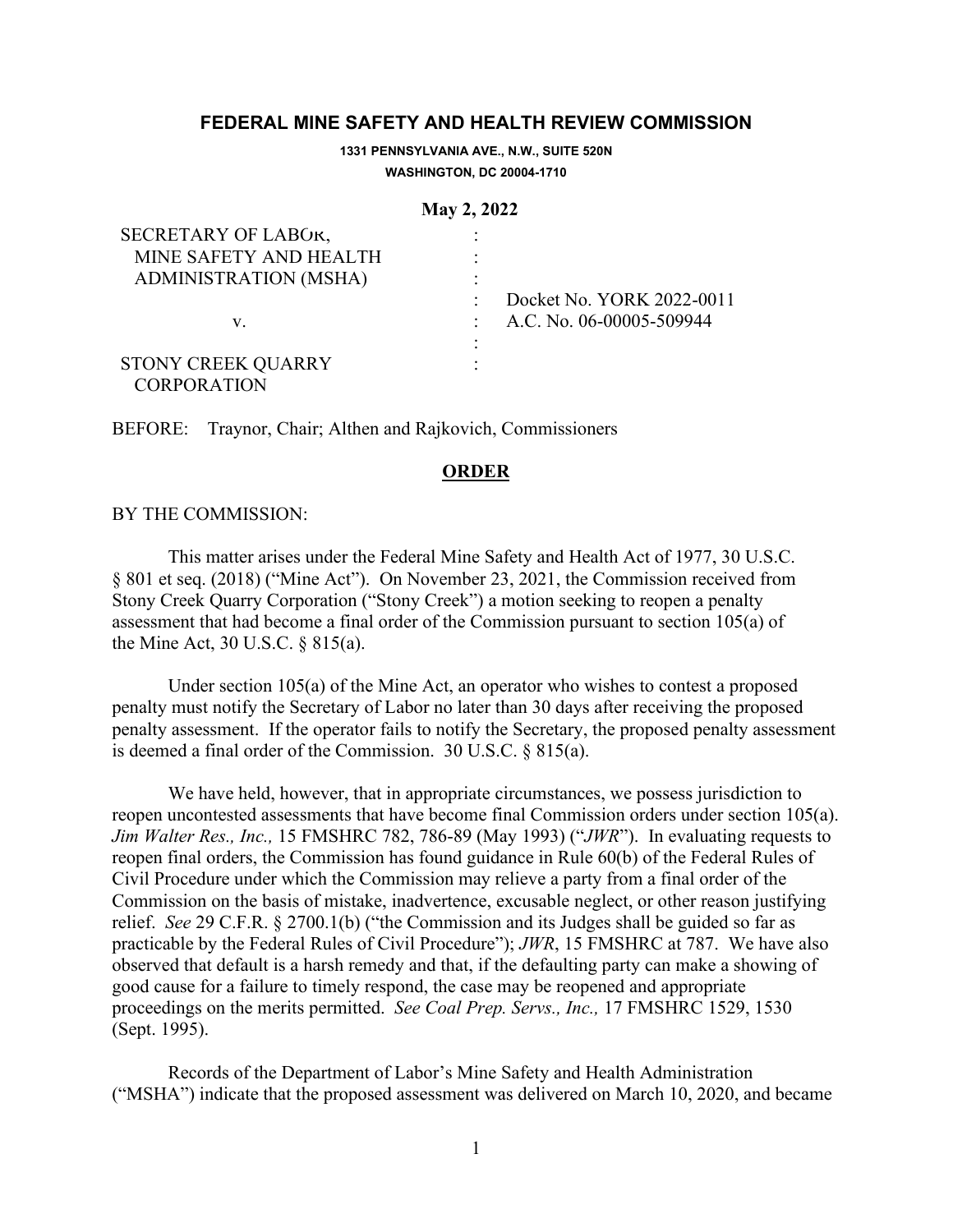a final order of the Commission on April 9, 2020. Stony Creek asserts that it left a message regarding the assessment with MSHA's Civil Penalty Compliance Office, but did not receive a return call, and assumed that MSHA's operations had been disrupted by the pandemic. The Secretary opposes the request to reopen, noting that a delinquency notice was mailed to the operator on May 26, 2020, and the case was referred to the U.S. Department of Treasury for collection on July 23, 2020.

Based on representations by the Secretary, it appears Stony Creek attempted to file a notice of contest for the proposed assessment with MSHA (called a "request for a hearing" by the parties) on February 10, 2021. On February 25, 2021, MSHA sent a response denying the request as untimely and explaining that the case had become final in April 2020. Stony Creek states that, at some point, it received a call from MSHA and was advised to file a motion to reopen the assessment. A motion to reopen was ultimately filed in November 2021.

Due to the extraordinary nature of reopening a penalty that has become final, the operator has the burden of showing that it should be granted such relief through a detailed explanation of its failure to timely contest the penalty and any delays in filing for reopening. The Commission considers the entire range of factors relevant to determining mistake, inadvertence, excusable neglect, or other good faith reason for reopening. Further, Rule 60(c) of the Federal Rules of Civil Procedure provides that a Rule 60(b) motion shall be made within a reasonable time, and for reasons of mistake, inadvertence, or excusable neglect, not more than one year after the judgment, order, or proceeding was entered or taken. Fed. R. Civ. P. 60(c).

This motion to reopen was filed more than one year after becoming a final order. Therefore, under Rule 60(c), Stony Creek's motion is untimely. *J S Sand & Gravel, Inc.*, 26 FMSHRC 795, 796 (Oct. 2004).

Accordingly, we deny Stony Creek's motion.

 $\sim$   $\sim$   $\sim$ 

Arthur R. Traynor, III

 $=$  Olther

William I. Althen, Commissioner

 $\mathscr{L}$  and the same of  $\mathscr{L}$ 

Marco M. Rajkovich, Jr., Commissioner